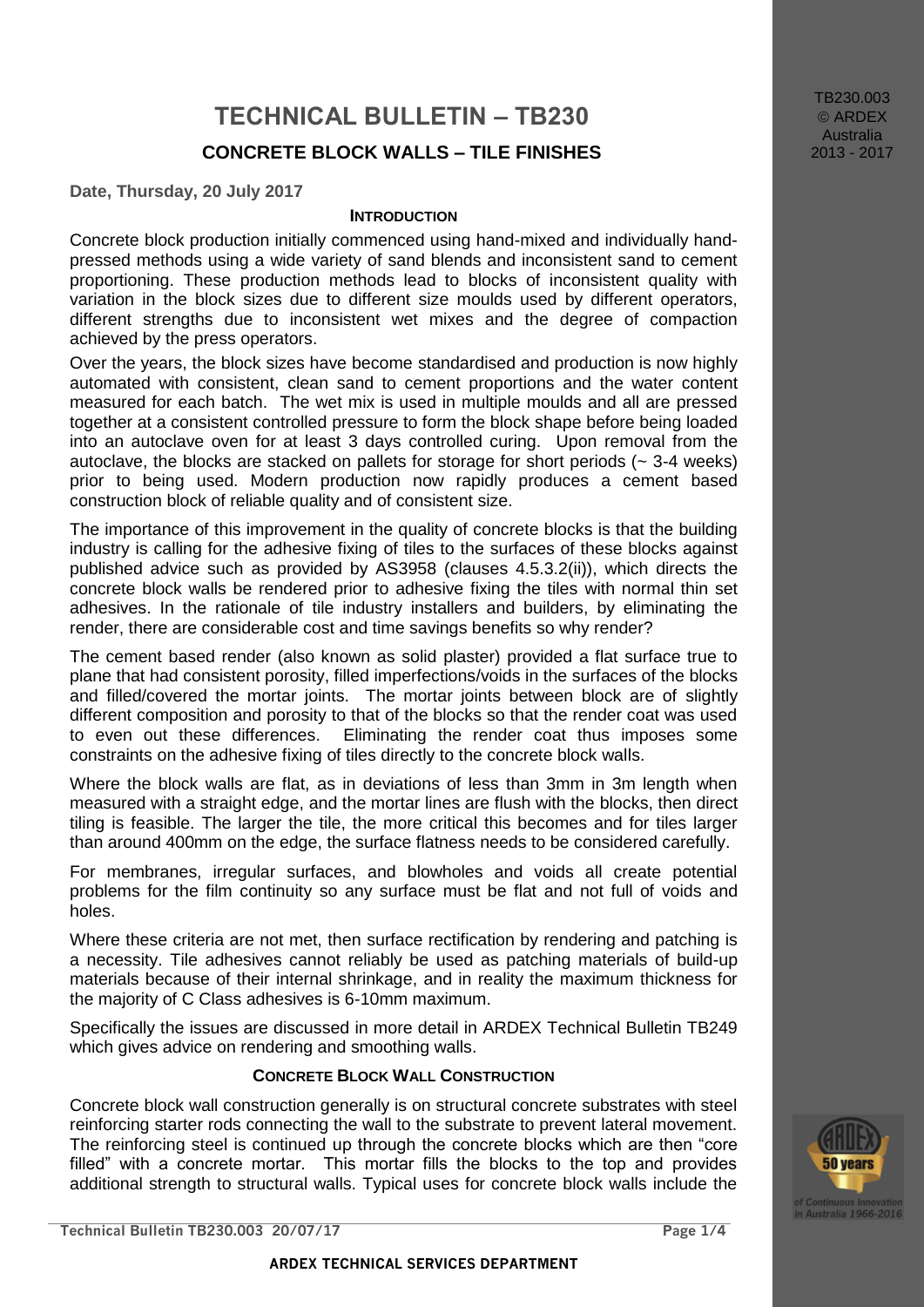perimeter and internal structural walls of buildings as well as free-standing external retaining walls and/or dividing blade walls.

## **PREPARATION PRIOR TO ADHESIVE FIXING OF TILES**

The mass produced concrete block may have the surfaces that are in part finished with a smooth closed surface formed as the pressed block is pushed out of the steel mould and leaving the surface as if it had been finished with a steel trowel. This surface has to be scarified for the adhesive to achieve maximum bond strength. The recommended preparation methods are mechanical such as grinding, needle gun scabbling, or high pressure wet blasting.

The mechanical preparation of the blockwork is to achieve an open pored surface free of all contaminants. Vacuum to remove any residual dust prior to proceeding.

#### **PRIMING**

The prepared surface can be primed using one of the following primer systems;

- Dry clean blockwork can be primed with ARDEX Multiprime or ARDEX P9 primers
- Damp blockwork can be primed with ARDEX WPM368 or ARDEX WPM300 (sand seeded) prior to the application of tile adhesives.
- Damp/new blockwork can be primed with the ARDEX WPM368 or ARDEX WPM300 prior to the application of ARDEX Waterproofing membranes.

Ensure the selected primer is dry prior to proceeding.

#### **WATERPROOFING**

The preferred ARDEX waterproofing membranes compatible with the ARDEX tile adhesives are the ARDEX WPM002 two part membrane and the ARDEX WPM155R Premixed Acrylic polyurethane hybrid membrane. These are applied in two coats to achieve the minimum dry film thickness recommended on the product data sheets.

#### **TILING**

ARDEX technical bulletins TB001 & TB148 provide guidelines to the adhesive fixing of large, heavy tiles to wall structures. The basic guideline is that the tiles can be fixed with adhesive where the weight of the tile does not exceed  $32$ kg/m<sup>2</sup> and/or the height of the tile finish is less than 3m.

These guidelines apply to both the primed blockwork and to the ARDEX Waterproofing membranes on the blockwork.

The nominated tile adhesives are all polymer improved cement based products with C2S1 ratings

- $\bullet$  ARDEX X77+ E90
- ARDEX X18+E90
- ARDEX Abaflex
- ARDEX STS8W+E90
- ARDEX Optima for more critical applications
- ARDEX S28N+E90 for dry internal applications

Where **natural stone** tiles are to be fixed directly to the prepared blockwork, the above cement based tile adhesives may be used although the ARDEX WA100 two part epoxy R Class adhesive is recommended, particularly where the stone is considered to be moisture sensitive.



**Technical Bulletin TB230.003 20/07/17 Page 2/4**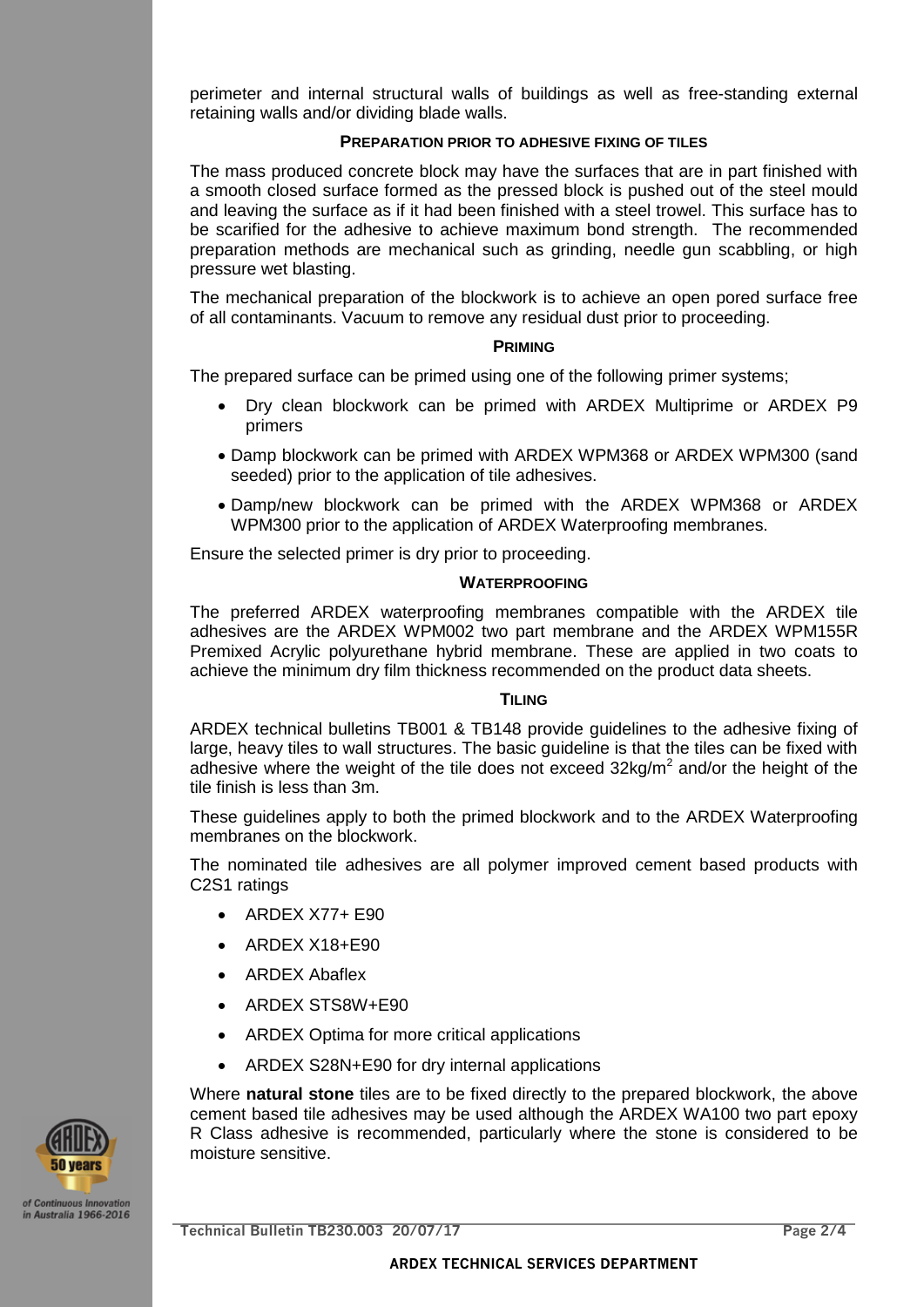ARDEX Technical Bulletin TB010 discusses moisture sensitivity of natural stone. ARDEX WA100 may also be used with glazed ceramic and porcelain tiles if required. **Priming** of the prepared wall is **not** required when using this adhesive.

The mixed adhesive is spread on the wall surface using a notched trowel. AS3958 has guidelines regarding the minimum trowel size to use when fixing different size tiles.

- 200 x 200mm tiles use a 8mm notched trowel
- 250 x 250mm tiles use a 10mm notched trowel
- 300 x 300mm tiles use a 12mm notched trowel
- 400 x 400mm and larger size tiles use a 12mm notched trowel + back buttering of tile.

The standard guidelines regarding the recommended **minimum** contact coverage of the tile adhesive to both the tile and the substrates are as follows:

- Internal residential walls 65%
- Commercial and Industrial walls 80%
- External Walls 90%.

The recommended installation method is to apply the adhesive so that all the adhesive lines are parallel across the face of the wall. Each tile is placed into the adhesive and, while pressing firmly, is slid up and down across at least the width of one line. The objective is to create as high a coverage as possible, since this reduces the risk of efflorescence and other bond problems developing.

This action collapses the lines of adhesive together and achieves full coverage between the back of the tile and the substrate. The adhesive should be at least 3mm thick behind the tiles. Allow the adhesive to dry for 24 hours prior to grouting.

### **GROUTING**

After the adhesive has dried for 24 hours, the tiles may be grouted with ARDEX grouts.

- ARDEX FG8 sanded grout for joints from 1-8mm wide in most tile finishes.
- ARDEX FS-DD unsanded grout for joints from 1-4mm wide in polished tile finishes.
- ARDEX WJ50 sanded grout for joints 5 to 50mm.

These cement based grouts may be mixed with ARDEX Grout booster where increased adhesion to the tile is required with increased resistance to water penetration to reduce to potential for efflorescence.

ARDEX WA or ARDEX EG15 epoxy grouts may also be used in some wall tile applications where an impervious grout is required. Generally however, these are intended for internal applications, and typically for commercial installations.

#### **MOVEMENT JOINTS**

Movement joints are to be included in the tile finish based on the recommendations of AS3958. This normally means joints are to be located horizontally at every storey rise in the wall, vertically at not more than 3.5m intervals across the wall, and around any penetration or fixture on the wall. However additional factors, such as black tiles on fully exposed walls may require these movement joints to be at closer intervals to accommodate thermal movement. Movement joints are to be raked free of adhesive and grout residues prior to filling with ARDEX ST silicone sealant. Backing rods may be required in joints between thick tiles to maintain the recommended ratio of the sealant thickness at half the joint width.

#### **EFFLORESCENCE**

Efflorescence is the migration of soluble salts (i.e. chemical compounds) from cement based materials such as the concrete blocks, including the core fill concrete, cement mortars / renders, cement based tile adhesives / grouts that are exposed to frequent periods of wetting and drying. These soluble salts are leached out of the cement based materials and are brought to the surface where the water evaporates and the salts are deposited, typically as calcium carbonate. It can occur on internal wall surfaces as well as



**Technical Bulletin TB230.003 20/07/17 Page 3/4**

 **ARDEX TECHNICAL SERVICES DEPARTMENT**